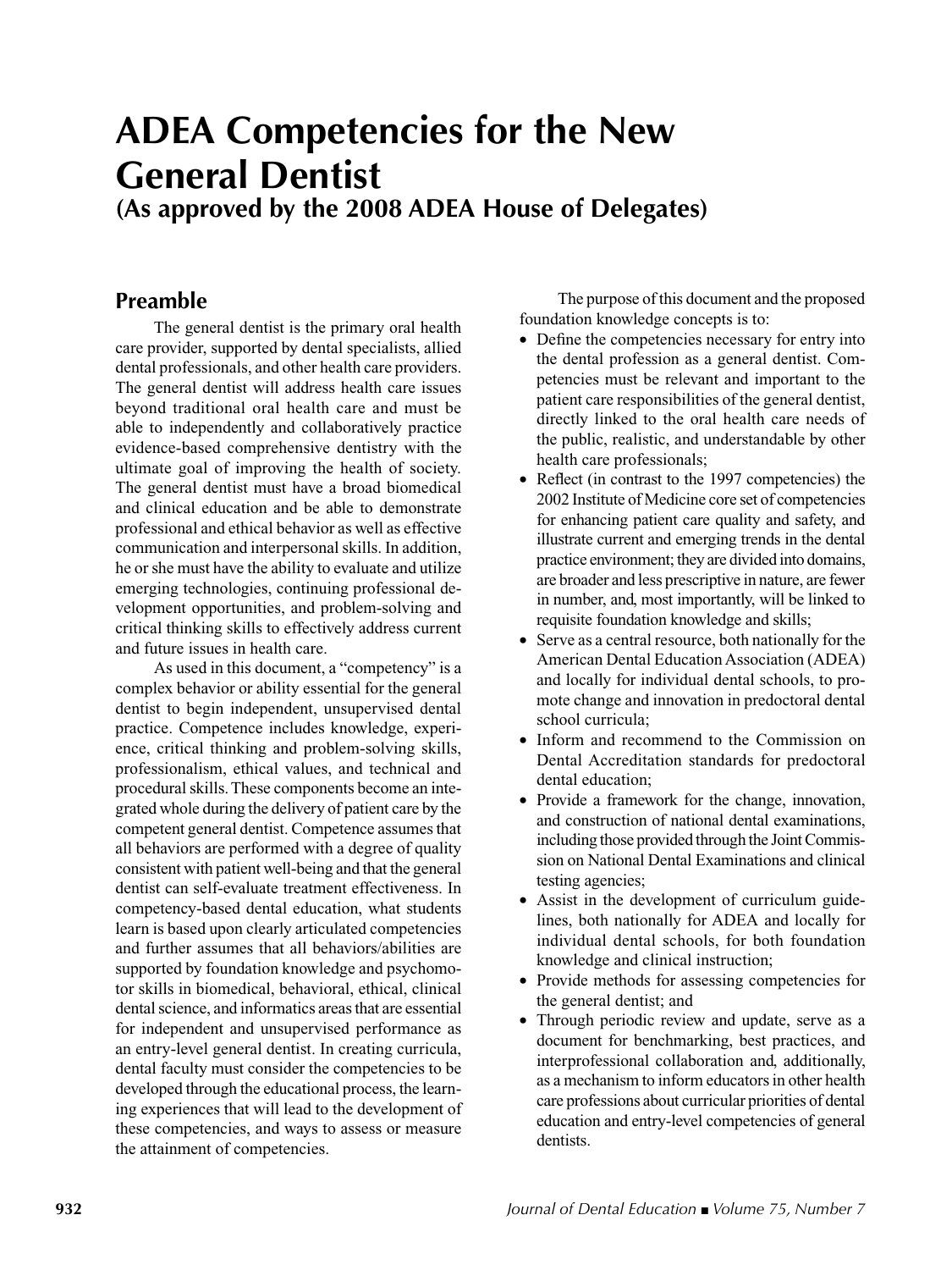## **Domains**

- **1. Critical Thinking**
- **2. Professionalism**
- **3. Communication and Interpersonal Skills**
- **4. Health Promotion**
- **5. Practice Management and Informatics**
- **6. Patient Care**
	- **A. Assessment, Diagnosis, and Treatment Planning**
	- **B. Establishment and Maintenance of Oral Health**

The statements below define the entry-level competencies for the beginning general dentist.

## **1. Critical Thinking**

#### **Graduates must be competent to:**

- 1.1 Evaluate and integrate emerging trends in health care as appropriate.
- 1.2 Utilize critical thinking and problem-solving skills.
- 1.3 Evaluate and integrate best research outcomes with clinical expertise and patient values for evidence-based practice.

## **2. Professionalism**

#### **Graduates must be competent to:**

- 2.1 Apply ethical and legal standards in the provision of dental care.
- 2.2 Practice within one's scope of competence, and consult with or refer to professional colleagues when indicated.

## **3. Communication and Interpersonal Skills**

#### **Graduates must be competent to:**

- 3.1 Apply appropriate interpersonal and communication skills.
- 3.2 Apply psychosocial and behavioral principles in patient-centered health care.
- 3.3 Communicate effectively with individuals from diverse populations.

## **4. Health Promotion**

#### **Graduates must be competent to:**

- 4.1 Provide prevention, intervention, and educational strategies.
- 4.2 Participate with dental team members and other health care professionals in the management and health promotion for all patients.
- 4.3 Recognize and appreciate the need to contribute to the improvement of oral health beyond those served in traditional practice settings.

## **5. Practice Management and Informatics**

#### **Graduates must be competent to:**

- 5.1 Evaluate and apply contemporary and emerging information including clinical and practice management technology resources.
- 5.2 Evaluate and manage current models of oral health care management and delivery.
- 5.3 Apply principles of risk management, including informed consent and appropriate record keeping in patient care.
- 5.4 Demonstrate effective business, financial management, and human resource skills.
- 5.5 Apply quality assurance, assessment, and improvement concepts.
- 5.6 Comply with local, state, and federal regulations including OSHA and HIPAA.
- 5.7 Develop a catastrophe preparedness plan for the dental practice.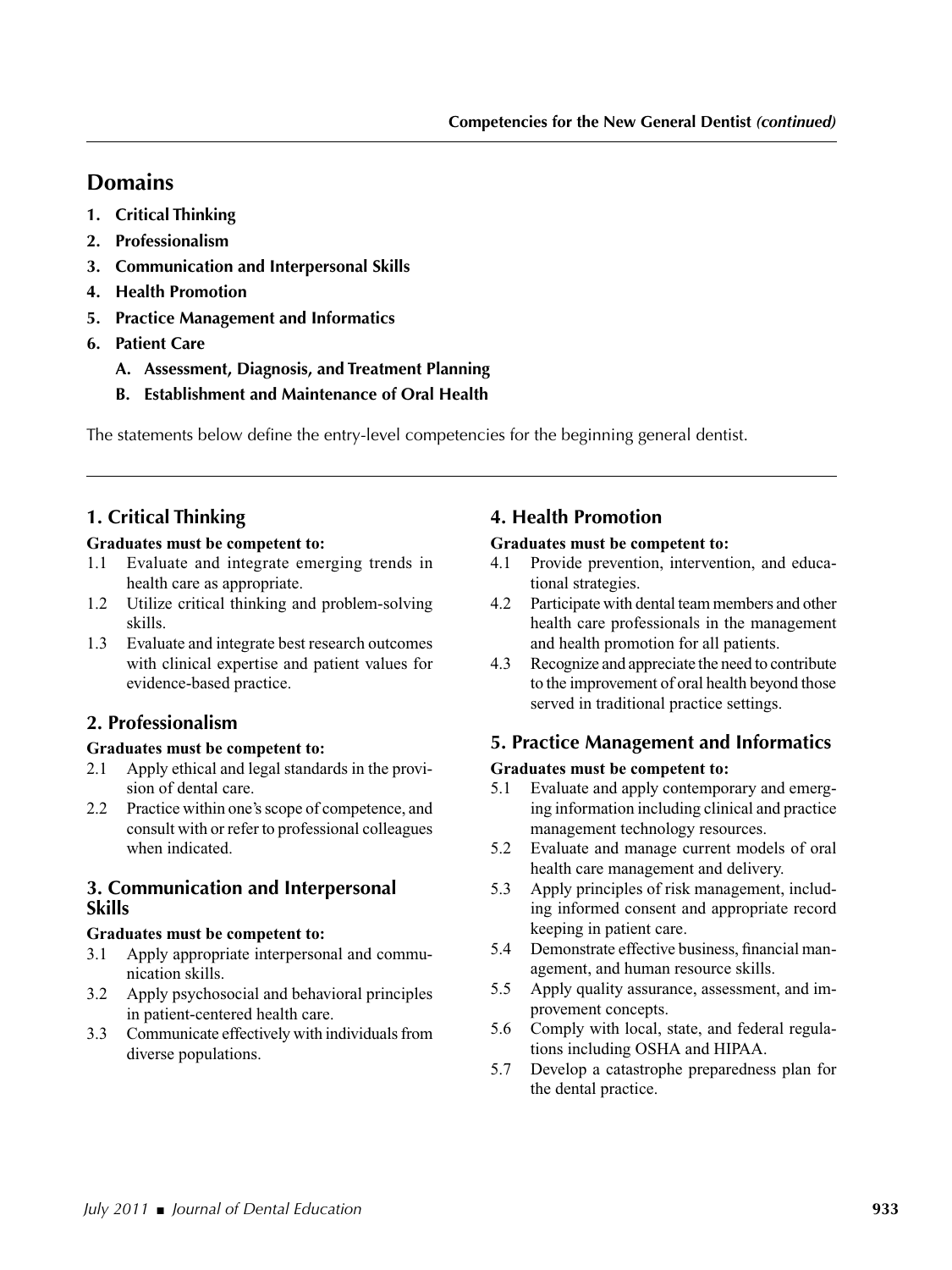#### **6. Patient Care**

#### **A. Assessment, Diagnosis, and Treatment Planning**

#### **Graduates must be competent to:**

- 6.1 Manage the oral health care of the infant, child, adolescent, and adult, as well as the unique needs of women, geriatric, and special needs patients.
- 6.2 Prevent, identify, and manage trauma, oral diseases, and other disorders.
- 6.3 Select, obtain, and interpret patient/medical data, including a thorough intra/extra oral examination, and use these findings to accurately assess and manage all patients.
- 6.4 Select, obtain, and interpret diagnostic images for the individual patient.
- 6.5 Recognize the manifestations of systemic disease and how the disease and its management may affect the delivery of dental care.
- 6.6 Formulate a comprehensive diagnosis, treatment, and/or referral plan for the management of patients.

#### **B. Establishment and Maintenance of Oral Health**

#### **Graduates must be competent to:**

6.7 Utilize universal infection control guidelines for all clinical procedures.

- 6.8 Prevent, diagnose, and manage pain and anxiety in the dental patient.
- 6.9 Prevent, diagnose, and manage temporomandibular disorders.
- 6.10 Prevent, diagnose, and manage periodontal diseases.
- 6.11 Develop and implement strategies for the clinical assessment and management of caries.
- 6.12 Manage restorative procedures that preserve tooth structure, replace missing or defective tooth structure, maintain function, are esthetic, and promote soft and hard tissue health.
- 6.13 Diagnose and manage developmental or acquired occlusal abnormalities.
- 6.14 Manage the replacement of teeth for the partially or completely edentulous patient.
- 6.15 Diagnose, identify, and manage pulpal and periradicular diseases.
- 6.16 Diagnose and manage oral surgical treatment needs.
- 6.17 Prevent, recognize, and manage medical and dental emergencies.
- 6.18 Recognize and manage patient abuse and/or neglect.
- 6.19 Recognize and manage substance abuse.
- 6.20 Evaluate outcomes of comprehensive dental care.
- 6.21 Diagnose, identify, and manage oral mucosal and osseous diseases.